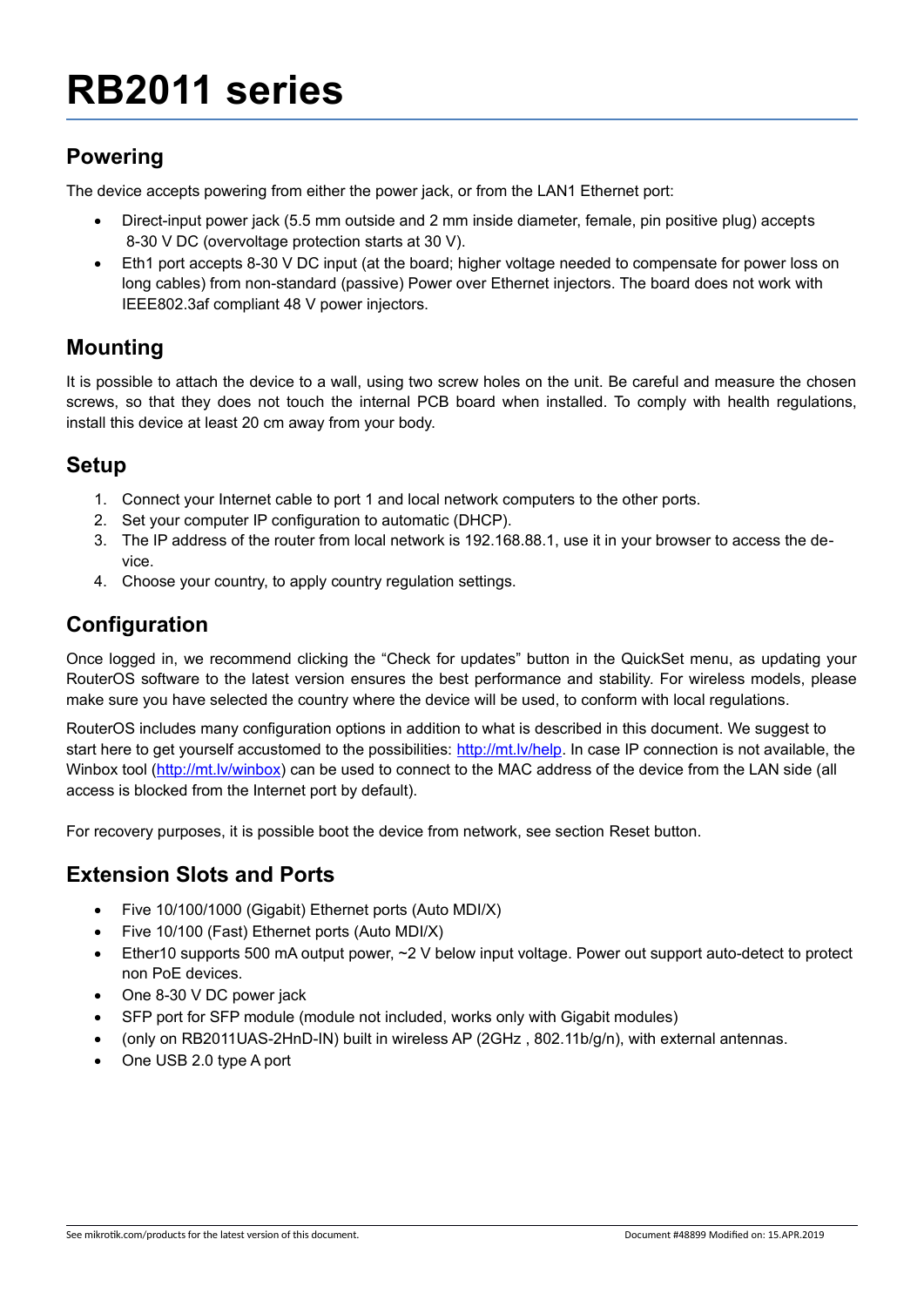#### **Power output**

The PoE on Ether10 outputs approximately 2 V below input voltage, and supports up to 0.58 A (So provided 24 V PSU will provide 22 V at 0.58 A output to the Ether5 PoE port).

#### <span id="page-1-0"></span>**Reset button**

The reset button has the following functions:

- Hold this button during boot time until LED light starts flashing, release the button to reset RouterOS configuration (total 5 seconds).
- Keep holding for 5 more seconds, LED turns solid, release now to turn on CAP mode. The device will now look for a CAPsMAN server (total 10 seconds).
- Or Keep holding the button for 5 more seconds until until LED turns off, then release it to make the Router-BOARD look for Netinstall servers connected to it's first Ethernet port (total 15 seconds).

Regardless of the above option used, the system will load the backup RouterBOOT loader if the button is pressed before power is applied to the device. Useful for RouterBOOT debugging and recovery.

### **Safety Notice**

Electric shock hazard. This equipment is to be serviced by trained personnel only. This is a class A device, operating it near residential radio equipment could cause radio interference.

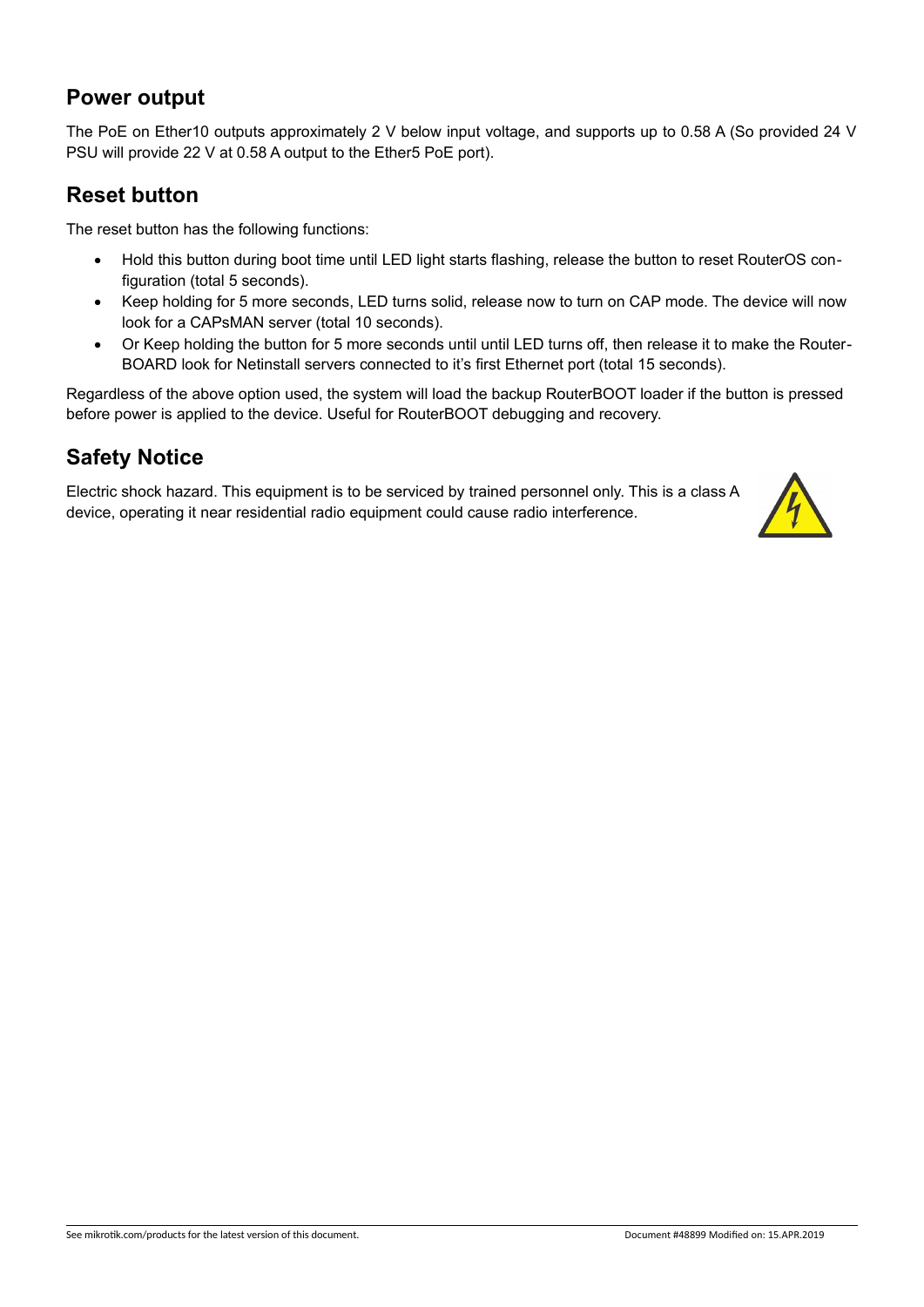## **Federal Communication Commission Interference Statement**



#### FCC ID: TV7RB2011-2HND

This equipment has been tested and found to comply with the limits for a Class A digital device, pursuant to Part 15 of the FCC Rules. These limits are designed to provide reasonable protection against harmful interference in a residential installation.

This equipment generates, uses and can radiate radio frequency energy and, if not installed and used in accordance with the instructions, may cause harmful interference to radio communications. However, there is no guarantee that interference will not occur in a particular installation. If this equipment does cause harmful interference to radio or television reception, which can be determined by turning the equipment off and on, the user is encouraged to try to correct the interference by one of the following measures:

- Reorient or relocate the receiving antenna.
- Increase the separation between the equipment and receiver.
- Connect the equipment into an outlet on a circuit different from that to which the receiver is connected.
- Consult the dealer or an experienced radio/TV technician for help.

FCC Caution: Any changes or modifications not expressly approved by the party responsible for compliance could void the user's authority to operate this equipment.

This device complies with Part 15 of the FCC Rules. Operation is subject to the following two conditions: (1) This device may not cause harmful interference, and (2) this device must accept any interference received, including interference that may cause undesired operation.This device and its antenna must not be co-located or operation in conjunction with any other antenna or transmitter.

IMPORTANT: Exposure to Radio Frequency Radiation.

This equipment complies with the FCC RF radiation exposure limits set forth for an uncontrolled environment. This equipment should be installed and operated with a minimum distance of 20 cm between the radiator and any part of your body.

## **Industry Canada**

#### IC: 7442A-RB20112HND

This device complies with Industry Canada licence-exempt RSS standard(s). Operation is subject to the following two conditions: (1) this device may not cause interference, and (2) this device must accept any interference, including interference that may cause undesired operation of the device.

Le présent appareil est conforme aux CNR d'Industrie Canada applicables aux appareils radio exempts de licence. L'exploitation est autorisée aux deux conditions suivantes : (1) l'appareil ne doit pas produire de brouillage, et (2) l'utilisateur de l'appareil doit accepter tout brouillage radioélectrique subi, même si le brouillage est susceptible d'en compromettre le fonctionnement.

IMPORTANT: Exposure to Radio Frequency Radiation.

This equipment complies with the IC radiation exposure limits set forth for an uncontrolled environment. This equipment should be installed and operated with a minimum distance of 20 cm between the radiator and any partof your body.

Cet équipement est conforme aux limites d'exposition au rayonnement IC définies pour un environnement non contrôlé. Cet équipement doit être installé et utilisé à une distance minimale de 20 cm entre le radiateur et toute partie de votre corps.

#### **CAN ICES-3 (A)/NMB-3(A)**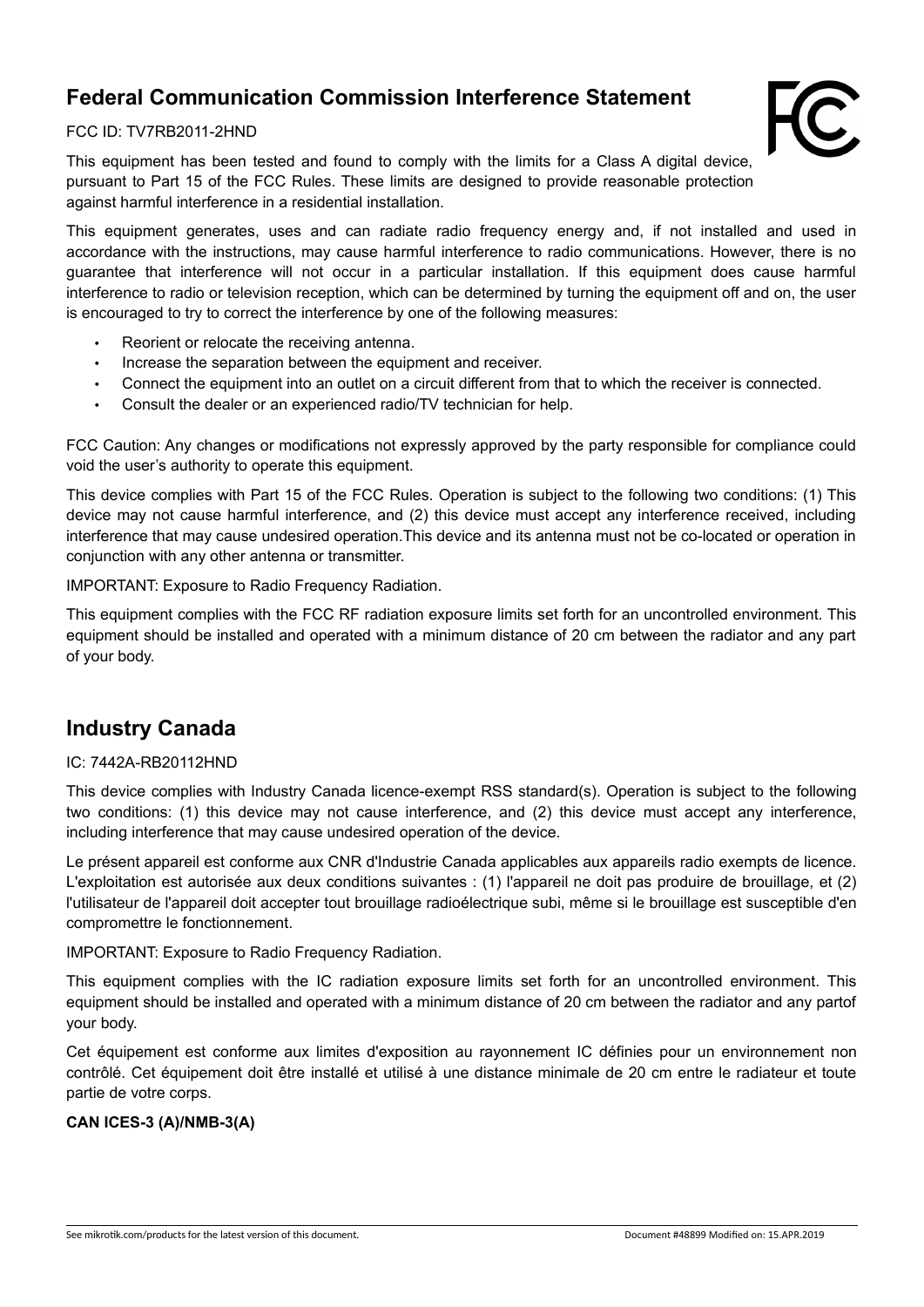#### **CE Declaration of Conformity**

Manufacturer: Mikrotikls SIA, Brivibas gatve 214i Riga, Latvia, LV1039.

|    | ВG С настоящото Mikrotīkls SIA декларира, че този тип радиосъоръжение RouterBOARD е в съответствие с Директива 2014/53/EC.                                                                                                                                                           |
|----|--------------------------------------------------------------------------------------------------------------------------------------------------------------------------------------------------------------------------------------------------------------------------------------|
|    | Цялостният текст на ЕС декларацията за съответствие може да се намери на следния интернет адрес: https://mikrotik.com/products                                                                                                                                                       |
|    | CS Tímto Mikrotīkls SIA prohlašuje, že typ rádiového zařízení RouterBOARD je v souladu se směrnicí 2014/53/EU. Úplné znění EU prohlášení o<br>shodě je k dispozici na této internetové adrese: https://mikrotik.com/products                                                         |
|    | DA Hermed erklærer Mikrotīkls SIA, at radioudstyrstypen RouterBOARD er i overensstemmelse med direktiv 2014/53/EU. EU-                                                                                                                                                               |
|    | overensstemmelseserklæringens fulde tekst kan findes på følgende internetadresse: https://mikrotik.com/products                                                                                                                                                                      |
|    | DE Hiermit erklärt Mikrotīkls SIA, dass der Funkanlagentyp RouterBOARD der Richtlinie 2014/53/EU entspricht. Der vollständige Text der EU-                                                                                                                                           |
|    | Konformitätserklärung ist unter der folgenden Internetadresse verfügbar: https://mikrotik.com/products                                                                                                                                                                               |
|    | ΕL  Με την παρούσα ο/η Mikrotīkls SIA , δηλώνει ότι ο ραδιοεξοπλισμός RouterBOARD πληροί την οδηγία 2014/53/ΕΕ. Το πλήρες κείμενο της<br>δήλωσης συμμόρφωσης ΕΕ διατίθεται στην ακόλουθη ιστοσελίδα στο διαδίκτυο: https://mikrotik.com/products                                     |
|    | EN Hereby, Mikrotīkls SIA declares that the radio equipment type RouterBOARD is in compliance with Directive 2014/53/EU. The full text of the                                                                                                                                        |
|    | EU declaration of conformity is available at the following internet address: https://mikrotik.com/products                                                                                                                                                                           |
|    | IES Por la presente, Mikrotīkls SIA declara que el tipo de equipo radioeléctrico RouterBOARD es conforme con la Directiva 2014/53/UE. El texto<br>completo de la declaración UE de conformidad está disponible en la dirección Internet siguiente: https://mikrotik.com/products     |
|    | ∣ET ∣Käesolevaga deklareerib Mikrotīkls SIA , et käesolev raadioseadme tüüp RouterBOARD vastab direktiivi 2014/53/EL nõuetele. ELi                                                                                                                                                   |
|    | vastavusdeklaratsiooni täielik tekst on kättesaadav järgmisel internetiaadressil: https://mikrotik.com/products                                                                                                                                                                      |
|    | Mikrotīkls SIA vakuuttaa, että radiolaitetyyppi RouterBOARD on direktiivin 2014/53/EU mukainen. EU-vaatimustenmukaisuusvakuutuksen                                                                                                                                                   |
|    | täysimittainen teksti on saatavilla seuraavassa internetosoitteessa: https://mikrotik.com/products                                                                                                                                                                                   |
|    | FR Le soussigné, Mikrotīkls SIA, déclare que l'équipement radioélectrique du type RouterBOARD est conforme à la directive 2014/53/UE. Le                                                                                                                                             |
|    | texte complet de la déclaration UE de conformité est disponible à l'adresse internet suivante: https://mikrotik.com/products                                                                                                                                                         |
|    | HR Mikrotīkls SIA ovime izjavljuje da je radijska oprema tipa RouterBOARD u skladu s Direktivom 2014/53/EU. Cjeloviti tekst EU izjave o                                                                                                                                              |
|    | sukladnosti dostupan je na sljedećoj internetskoj adresi: https://mikrotik.com/products                                                                                                                                                                                              |
|    | ∣HU∣Mikrotīkls SIA igazolja, hogy a RouterBOARD típusú rádióberendezés megfelel a 2014/53/EU irányelvnek. Az EU-megfelelőségi nyilatkozat                                                                                                                                            |
|    | teljes szövege elérhető a következő internetes címen: https://mikrotik.com/products                                                                                                                                                                                                  |
| IΤ | Ill fabbricante, Mikrotīkls SIA, dichiara che il tipo di apparecchiatura radio RouterBOARD è conforme alla direttiva 2014/53/UE. Il testo                                                                                                                                            |
|    | completo della dichiarazione di conformità UE è disponibile al seguente indirizzo Internet: https://mikrotik.com/products                                                                                                                                                            |
| IS | Hér með lýsir Mikrotīkls SIA yfir því að RouterBOARD er í samræmi við grunnkröfur og aðrar kröfur, sem gerðar eru í tilskipun 2014/53/EU.<br>Fullur texti ESB samræmisyfirlýsing er að finna á eftirfarandi netfangi: https://mikrotik.com/products                                  |
|    | Aš, Mikrotīkls SIA, patvirtinu, kad radijo įrenginių tipas RouterBOARD atitinka Direktyvą 2014/53/ES. Visas ES atitikties deklaracijos tekstas                                                                                                                                       |
|    | prieinamas šiuo interneto adresu: https://mikrotik.com/products                                                                                                                                                                                                                      |
|    | LV  Ar šo Mikrotīkls SIA deklarē, ka radioiekārta RouterBOARD atbilst Direktīvai 2014/53/ES. Pilns ES atbilstības deklarācijas teksts ir pieejams                                                                                                                                    |
|    | šādā interneta vietnē: https://mikrotik.com/products                                                                                                                                                                                                                                 |
|    | MT B'dan, Mikrotīkls SIA, niddikjara li dan it-tip ta' tagħmir tar-radju RouterBOARD huwa konformi mad-Direttiva 2014/53/UE. It-test kollu tad-                                                                                                                                      |
|    | dikjarazzjoni ta' konformità tal-UE huwa disponibbli f'dan l-indirizz tal-Internet li ġej: https://mikrotik.com/products                                                                                                                                                             |
|    | NL  Hierbij verklaar ik, Mikrotīkls SIA , dat het type radioapparatuur RouterBOARD conform is met Richtlijn 2014/53/EU. De volledige tekst van                                                                                                                                       |
|    | de EU-conformiteitsverklaring kan worden geraadpleegd op het volgende internetadres: https://mikrotik.com/products                                                                                                                                                                   |
|    | NO Mikrotīkls SIA erklærer herved at utstyret RouterBOARD er i samsvar med de grunnleggende krav og øvrige relevante krav i direktiv<br>2014/53/EU. Den fulle teksten til EU-samsvarserklæringen er tilgjengelig på følgende internettadresse: https://mikrotik.com/products         |
|    | PL Mikrotīkls SIA niniejszym oświadcza, że typ urządzenia radiowego RouterBOARD jest zgodny z dyrektywą 2014/53/UE. Pełny tekst                                                                                                                                                      |
|    | deklaracji zgodności UE jest dostępny pod następującym adresem internetowym: https://mikrotik.com/products                                                                                                                                                                           |
|    | PT  O(a) abaixo assinado(a) Mikrotīkls SIA declara que o presente tipo de equipamento de rádio RouterBOARD está em conformidade com a<br>Diretiva 2014/53/UE. O texto integral da declaração de conformidade está disponível no seguinte endereço de Internet: https://mikrotik.com/ |
|    | products                                                                                                                                                                                                                                                                             |
|    | RO Prin prezenta, Mikrotīkls SIA declară că tipul de echipamente radio RouterBOARD este în conformitate cu Directiva 2014/53/UE. Textul                                                                                                                                              |
|    | integral al declarației UE de conformitate este disponibil la următoarea adresă internet: https://mikrotik.com/products                                                                                                                                                              |
|    | SK ∣Mikrotīkls SIA týmto vyhlasuje, že rádiové zariadenie typu RouterBOARD je v súlade so smernicou 2014/53/EÚ. Úplné EÚ vyhlásenie o                                                                                                                                                |
|    | zhode je k dispozícii na tejto internetovej adrese: https://mikrotik.com/products                                                                                                                                                                                                    |
|    | SL Mikrotīkls SIA potrjuje, da je tip radijske opreme RouterBOARD skladen z Direktivo 2014/53/EU. Celotno besedilo izjave EU o skladnosti je                                                                                                                                         |
|    | na voljo na naslednjem spletnem naslovu: https://mikrotik.com/products                                                                                                                                                                                                               |
|    | SV Härmed försäkrar Mikrotīkls SIA att denna typ av radioutrustning RouterBOARD överensstämmer med direktiv 2014/53/EU. Den fullständiga                                                                                                                                             |
|    | texten till EU-försäkran om överensstämmelse finns på följande webbadress: https://mikrotik.com/products                                                                                                                                                                             |

#### **MPE statement**

This equipment complies with EU radiation exposure limits set forth for an uncontrolled environment. This equipment should be installed and operated with minimum distance of 20 cm between the radiator and your body, unless specifically stated otherwise in page 1 of this document. In RouterOS you must specify your country, to make sure local wireless regulations are observed.

#### **Frequency bands terms of use**

| Frequency range (for applicable models) Channels used Maximum Output Power (EIRP) Restriction |           |          |                                                        |
|-----------------------------------------------------------------------------------------------|-----------|----------|--------------------------------------------------------|
| 2412-2472 MHz                                                                                 | 1 - 13    | 20 dBm   | Without any restriction to use in all EU Member States |
| 5150-5250 MHz                                                                                 | 26 - 48   | $23$ dBm | Restricted to indoor use only*                         |
| 5250-5350 MHz                                                                                 | 52 - 64   | 20 dBm   | Restricted to indoor use only*                         |
| 5470-5725 MHz                                                                                 | 100 - 140 | 27 dBm   | Without any restriction to use in all EU Member States |

*\* It is the customer's responsibility to follow local country regulations, including operation within legal frequency channels, output power, cabling requirements, and Dynamic Frequency Selection (DFS) requirements. All Mikrotik radio devices must be professionally installed!*

*Note. Information contained here is subject to change. Please visit the product page on [www.mikrotik.com](http://www.mikrotik.com/) for the most up to date version of this document.*